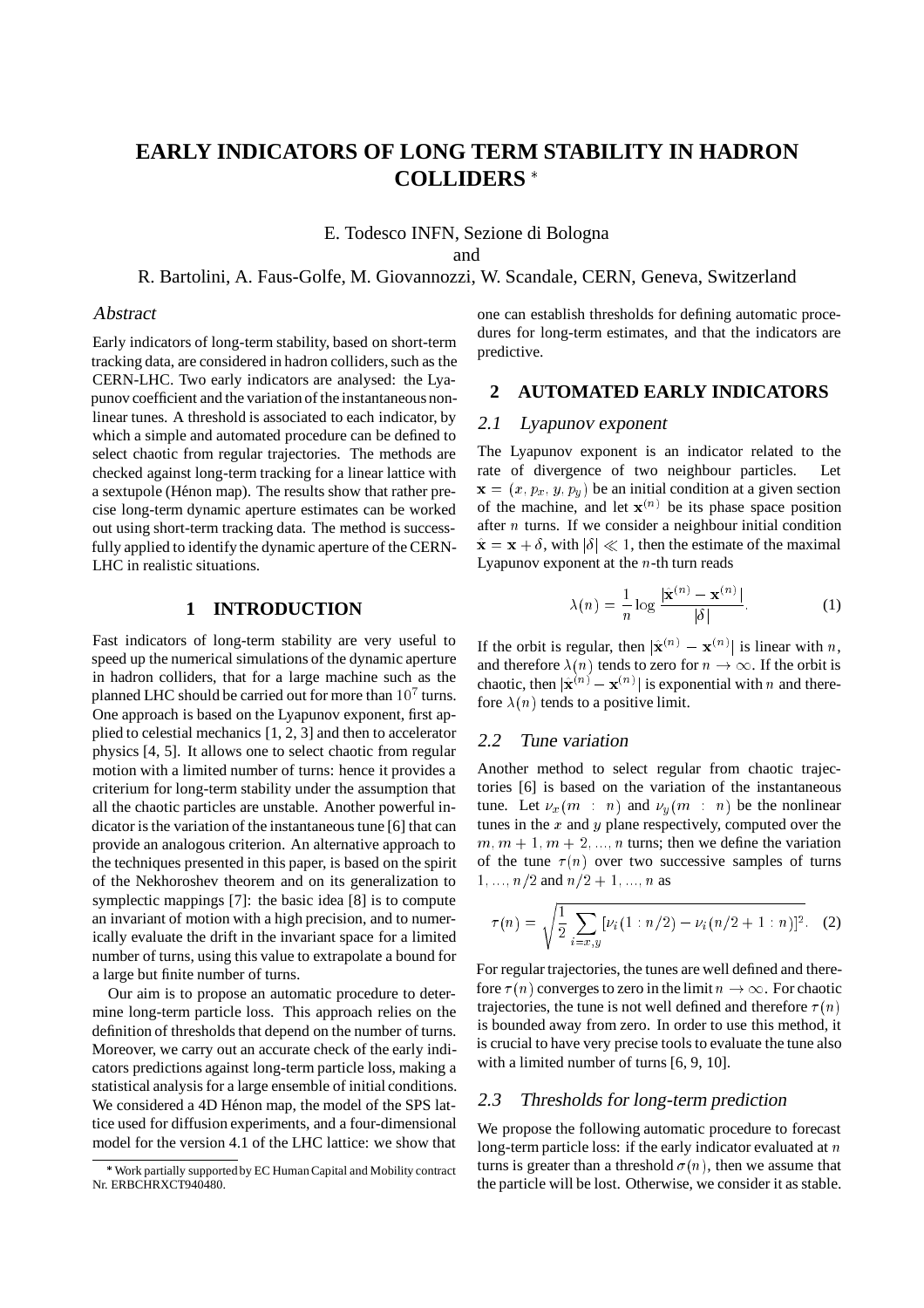All the regular particles have a Lyapunov exponent  $\lambda(n)$ that converges to zero according to the law  $1/n \log(A_n)$ , and the constant  $A$  is related to the derivative of the nonlinear tune with respect to the amplitude [11]. Therefore we define the threshold for the Lyapunov as

$$
\sigma_{\lambda}(n) = \frac{1}{n} \log(A_{\lambda} n). \tag{3}
$$

The threshold for the tune variation has been fixed to

$$
\sigma_{\tau}(n) = \frac{A_{\tau}}{n};\tag{4}
$$

this can be justified by heuristic arguments: in fact, the dependence on the inverse of the number of turns is an upper bound to the precision associated to the tune estimate with n turns for generic signals.

We will optimize the choice of the constants  $A_{\lambda}$  and  $A_{\tau}$ through the check with long-term tracking for the Hénon map, and we will show that the same values give good longterm estimates also for the LHC models.

# **3 ANALYSIS OF THE HENON MAP ´**

We first analysed a linear lattice with a sextupolar kick (Hénon map), setting the linear tunes to  $0.168$  and  $0.201$ respectively, i.e., very close to a double resonance. We carried out an extensive sampling of initial conditions, and we computed the orbit for  $10<sup>7</sup>$  turns. Both early indica-



Figure 1: Distribution of the Lyapunov for the Hénon map; lost particles are marked in black.

tors were evaluated for four different number of iterates:  $n_1 = 128$ ,  $n_2 = 512$ ,  $n_3 = 2048$  and  $n_4 = 8192$ . In Figure 1 we plot the histogram of the distribution of the Lyapunov exponents  $\lambda(n/2)$ , computed over the grid of

intial conditions, for  $n = n_1, n_2, n_3, n_4$ . We marked in black the initial conditions that are lost before  $10<sup>7</sup>$  turns. The distribution features a high peak with a sharp fall on the right part. The abscissa of the fall separates rather well the stable from the unstable particles, and therefore it appears to be the natural threshold of the Lyapunov. In fact, it turns out that the threshold evaluated numerically through the four histograms is very well interpolated by Eq. (3), with  $A_{\lambda} = 0.15$ . For low number of turns ( $n = 128$ ) and  $n = 512$ ), most of the particles whose early indicator prediction fails are unstable with Lyapunov lower than the threshold (intermittency). On the other hand, for higher number of turns ( $n = 2048$  and  $n = 8192$ ), most of the particles whose early indicator prediction is wrong are stable with large Lyapunov (stable chaos). This shows that for very large  $n$  the Lyapunov leads to a systematic underestimate of the dynamic aperture, since it assumes that all the chaotic particles will be lost. In Figure 2 the



Figure 2: Distribution of the tune variation for the Hénon map; lost particles are marked in black.

same histograms shown in Figure 1 are plotted for the tune variation. The distributions are wider: this is a good feature since it implies that the long-term estimate is less sensitive on the threshold. On the other hand, there is no specific pattern that allows one to define a threshold without carrying out the long-term analysis. Using the long-term data, we empirically fixed the threshold using Eq. (4), with  $A_{\sigma} = 0.1$ . For  $n = 2048$  and  $n = 8192$  a very large fraction of the particles has a tune variation that is very small (less than  $10^{-7}$ ); no long-term loss is observed for these particles. This is another interesting feature that could allow one to define a conservative lower bound to long-term stability.

It must be pointed out that, contrary to the Lyapunov anal-